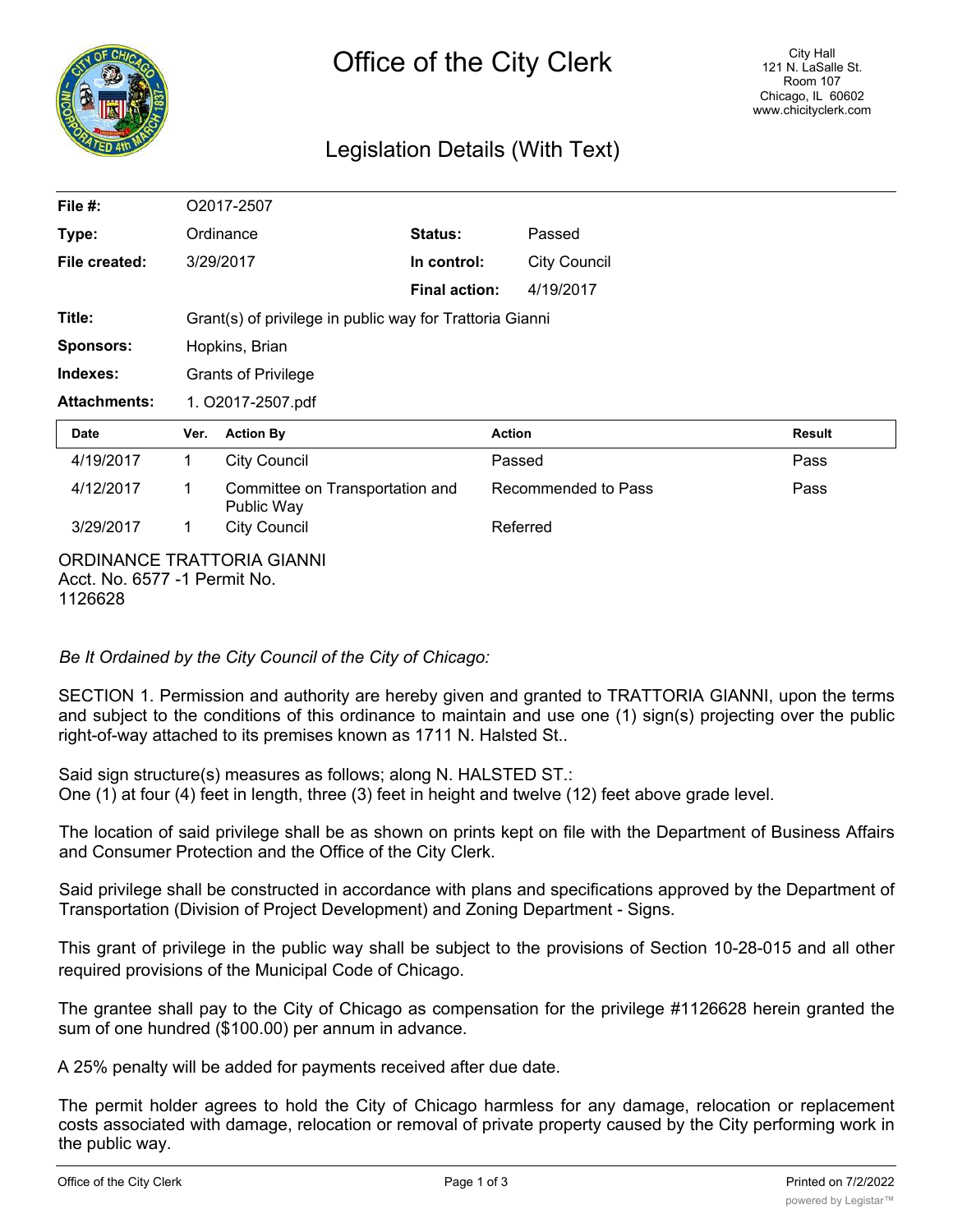## **File #:** O2017-2507, **Version:** 1

Authority herein given and granted for a period of five (5) years from and after 03/14/2017.

Alderman

Page 1

Brian Hopkins

(Page 2 of 2)

oveq

# **ȣi:r**

Department of Business Affairs and Consumer Protection Small Business Center - Public Way Use Unit City Hall - 121 N. LaSalle Street, Room 800 • Chicago, IL 60602 312-74-GOB1Z/312-744-6249 • (312) 744-1944 (TTY) http /Avww citvofchicaao.org/bacp <http://citvofchicaao.org/bacp>

#### **03/29/2017**

### **Alderman Brian Hopkins**

Ward # 02 City of Chicago City Hall, Room 200 121 North LaSalle Street Chicago, Illinois 60602

#### **Re: An ordinance to use and maintain a portion of the public right-of-way for one (1) sign(s) for TRATTORIA GIANNI, adjacent to the premises known as 1711 N. Halsted St..**

#### **Dear Alderman Brian Hopkins:**

The applicant referenced above has requested the use of the public right-of-way for a sign(s). An ordinance has been prepared by the Department of Business Affairs and Consumer Protection - Small Business Center-Public Way Use Unit for presentation to the City Council. Because this request was made for properties located in your ward, as approved by you as per the attached, I respectfully request that you introduce the attached ordinance at the next City Council meeting.

If you have any questions regarding this ordinance, please contact Anthony Bertuca at (312) 744-5506.